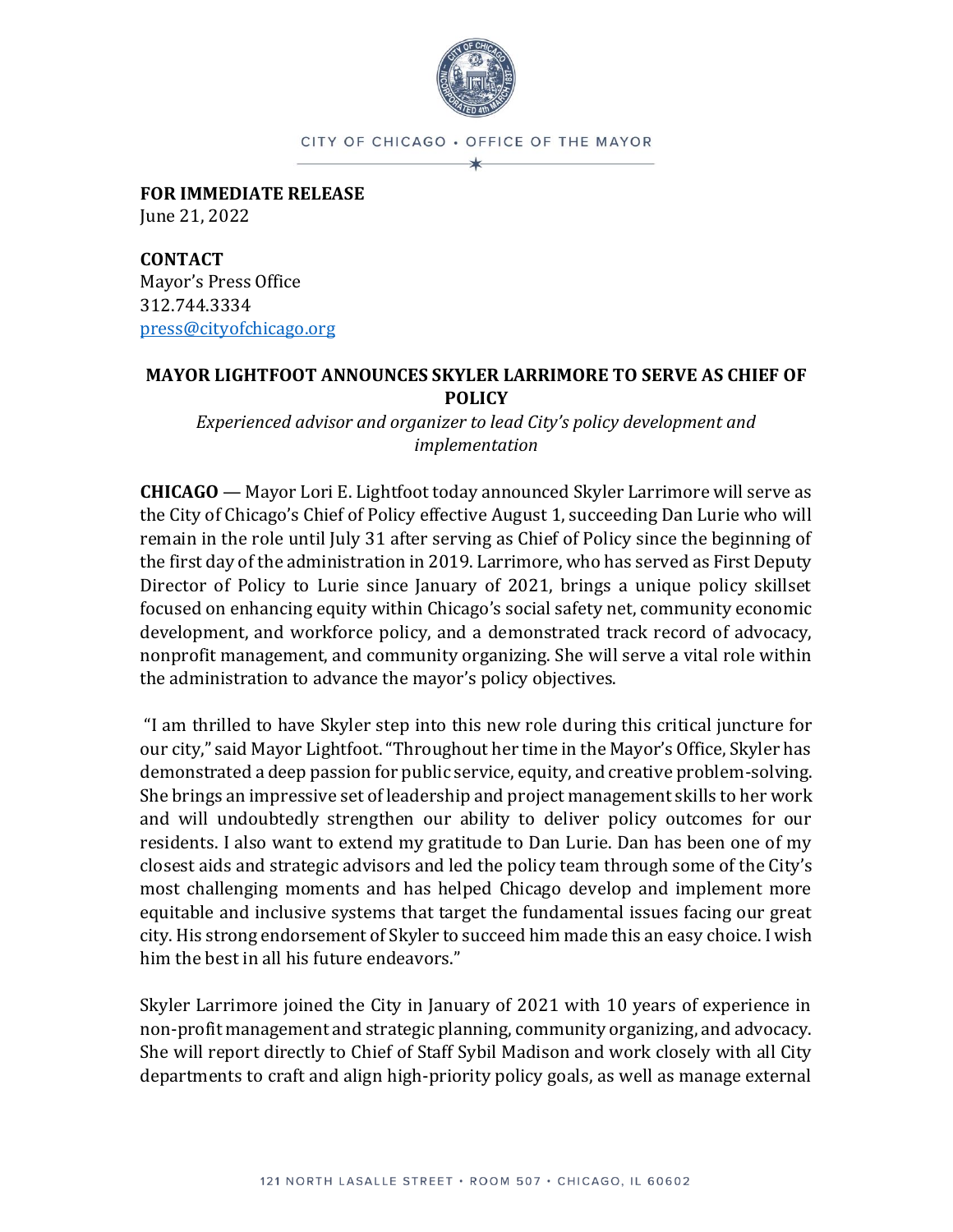

relationships with a range of stakeholders from community advocates to local and national policy experts.

"I am incredibly honored to be taking on this new role from Dan Lurie to lead Mayor Lightfoot's policy team and I'm grateful to Dan for his distinguished leadership since 2019," said Skyler Larrimore. "Together, the team Dan built has been critical to many major progressive milestones for this administration, including fines and fees reform, gender-based violence prevention policy, the food equity council, Equitable Transit-Oriented Development policy, the Climate Action Plan, the Chicago Recovery Plan, and much more. I am eager to work with advocates, researchers, City staff, City Council, and my tremendously talented team to build on these accomplishments in the months ahead."

Larrimore's achievements as First Deputy Director of Policy include:

- Shaping the administration's \$31.5 million Chicago Resilient Communities Pilot for monthly cash assistance alongside the Department of Family and Support Services.
- Co-leading the We Will Chicago policy development and community engagement process alongside the Department of Planning and Development to create the first citywide plan since 1966.
- Advancing the worker protection agenda within the Chi Biz Strong Ordinance in 2021, including wage theft prevention and protection for domestic workers
- Serving as a founding member of the Housing Stability Community Response Team for racial equity-focused eviction prevention.
- Crafting the City's "Roadmap for A Second Chance City" with policy recommendations from the City's Returning Residents Working Group.

Prior to her role in the Mayor's Office, Larrimore served as the Director of Operations and Strategy for the Metropolitan Planning Council (MPC), an urban planning and policy nonprofit advocating for a more equitable, sustainable, and prosperous Chicago. Larrimore led organizational improvements in operations, finance, and project management, strengthened MPC's core values and strategic goals, and enhanced their policy advocacy and diversity, equity, and inclusion strategies.

Larrimore has extensive experience in community engagement and organizing. As a local advisor at Elevate, Larrimore implemented community-based outreach and education to inform residents about options to lower their monthly home energy costs and environmental impact. As a local organizer for Community Organizing and Family Issues (COFI), Larrimore supported Parent Action Teams in Austin, North